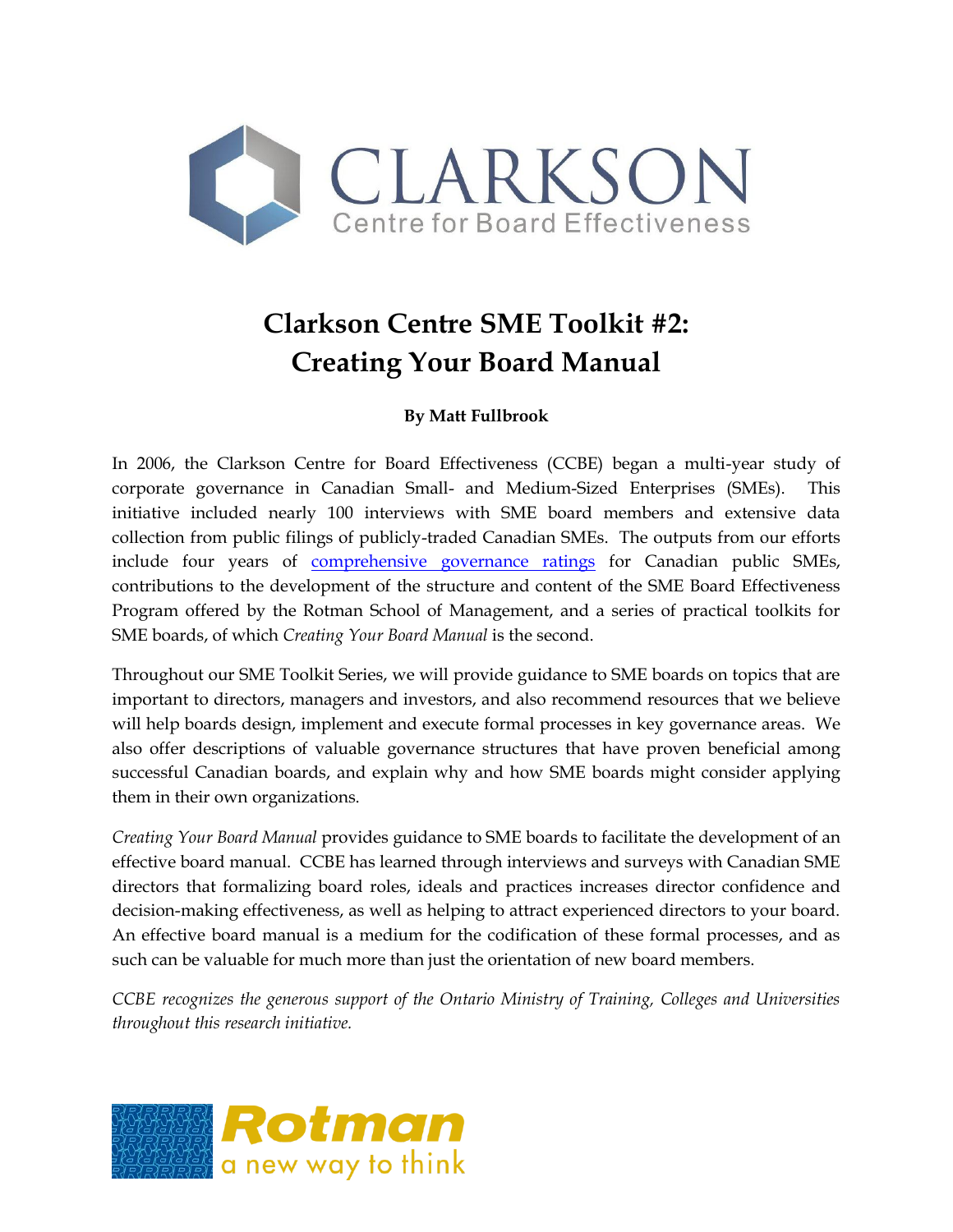#### *Creating Your Board Manual*

#### *1. What is the Purpose of a Board Manual?*

Every successful board abides by a set of formal structures and processes that govern key board attributes and activities such as size, composition, roles and responsibilities. Our SME director interviews indicate that in addition to the creation of these formal structures and processes, SME boards can greatly benefit from formally *documenting, reviewing and updating* them. We believe the board manual is the ideal venue for this information.

At its core, a board manual is a roadmap for directors, which contains key information on the organization, its strategy, and its governance structures/processes. For many boards, the primary function of a board manual is as a comprehensive reference guide, mainly used in the orientation of new board members. If treated as a constantly-evolving guide to the board's decision-making processes and responsibilities, however, the manual can be valuable for more than the briefing of new recruits: it can also help to *attract* directors and ensure ongoing decision making effectiveness.

Our interview and survey participants reported that they occasionally encounter difficulty attracting experienced directors to their boards. Occasionally, this results from a perceived lack, on behalf of the director candidates, of formal and up-to-date governance structures. Those who managed to avoid this roadblock did so by documenting and maintaining a record of the board's *current* processes and recent decisions. If this record is contained in the board manual, it can ensure that prospective directors are fully informed when deciding whether or not to accept a board appointment.

If this record-keeping process is performed diligently, the development and maintenance of the board manual becomes an valuable governance practice unto itself.

#### *2. What does a typical Board Manual look like?*

Free Management Library offers an outline of the typical contents of a board manual [here](http://managementhelp.org/boards/manual.htm) under the following major headings:

Legal descriptions

Contains basic legal information about the organization and its structure, as well as high-level characteristics and duties of the board.

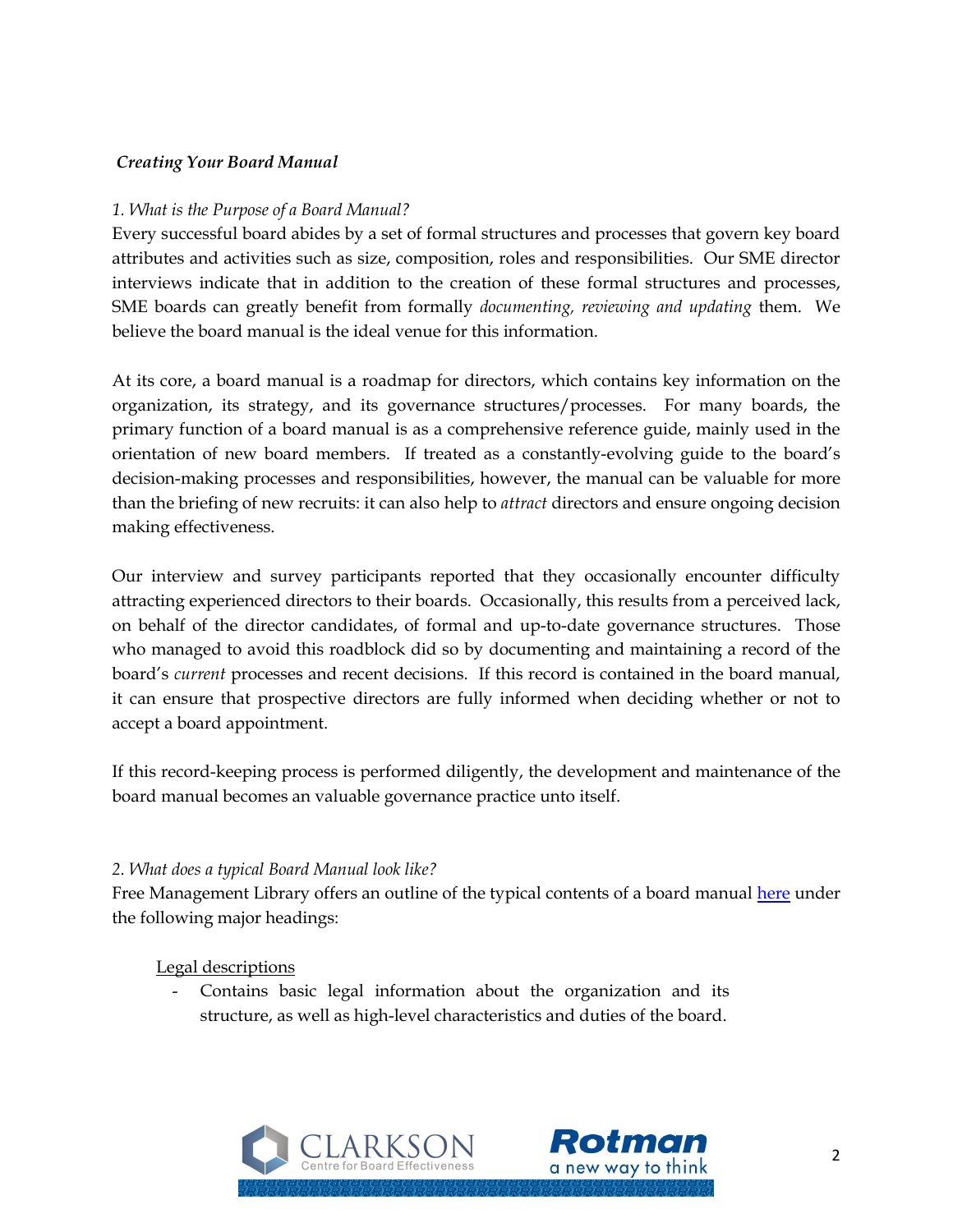#### Strategic plan

- Contains the firm's overarching mission statement, current long-, medium- and short-term goals, and up-to-date progress reports.

## Board organization/operations

- This section outlines the structure and roles of the board and its committees as well as established work-plans and processes (e.g. for recruiting and evaluating board members).

## Programs/products and marketing

- Provides complete descriptions of the firm's products and services, as well as detailed industry information. This is particularly valuable for new directors who lack extensive expertise in your industry.

# Finance/fundraising

- For many boards this is the most detailed section of the board manual, and in fact often comprises a separate document unto itself. It is important to include highly detailed information on the board's processes for financial oversight as well as all pertinent internal and external (e.g. regulatory) policies.

# Public/community relations

- For boards that include a PR section in their board manual, the goal is to provide directors with guidance for interaction with media and stakeholders (e.g. interview guidelines and contact information).

## Personnel and policies

This section includes the names, titles and job descriptions for all key personnel, as well as active policies governing human capital (e.g. health & safety, conflicts of interest, codes of ethics, etc.).

Using this framework, boards can work with management to compile all of the necessary information to orient new board members to the board's (and firm's) processes and responsibilities.

## *3. Using your Board Manual to codify current and evolving board processes*

We believe there is an opportunity for boards to consider the board manual as a roadmap for all oversight and decision-making duties. In combination with annual schedules that outline the frequency and focus of each broad topic (e.g. strategic planning, risk oversight, board evaluation, etc.), the board manual can outline processes, goals and success metrics for board

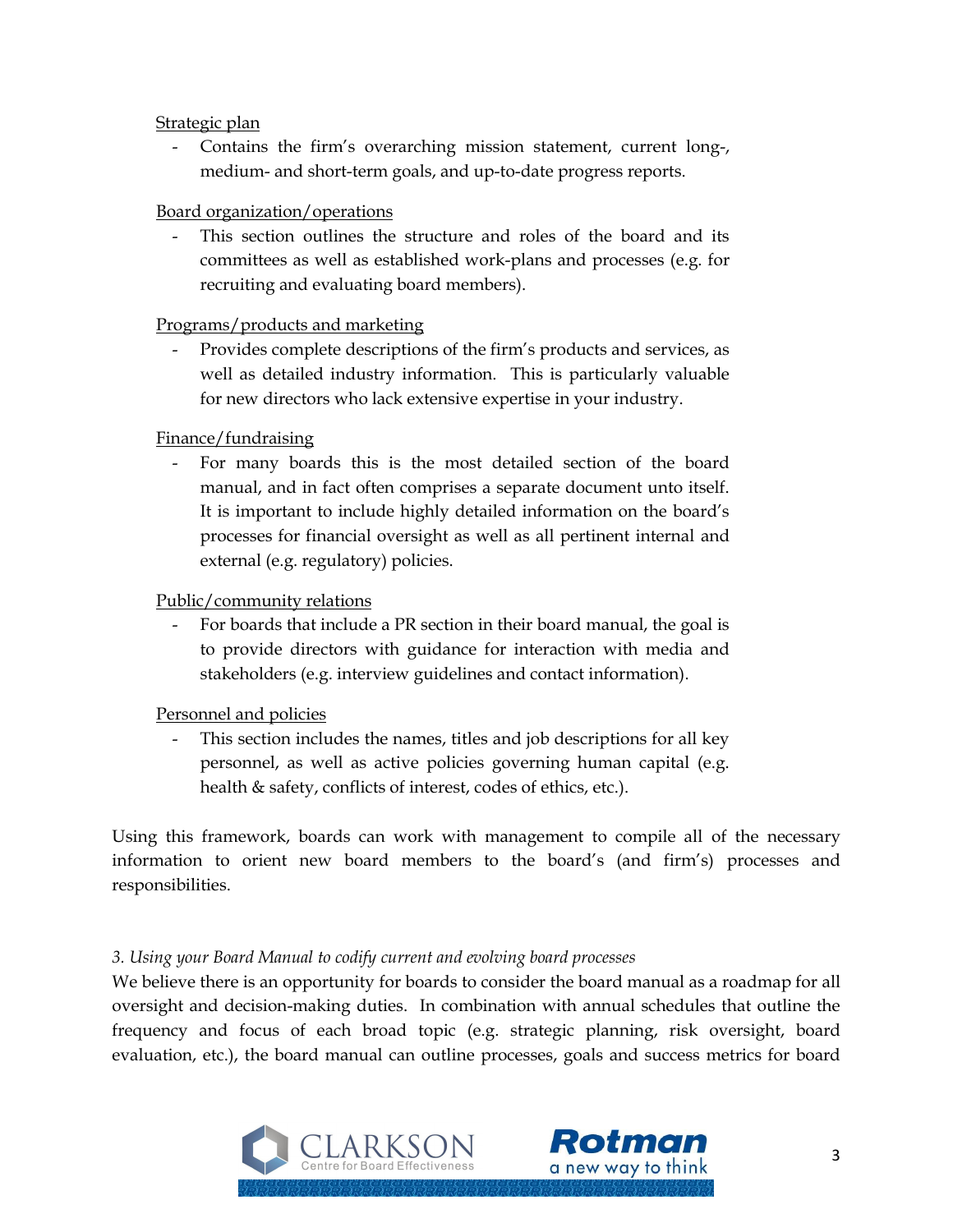discussions in each key area. An example of the details a board might provide regarding board evaluations can be found below on page 5.

The specific details contained in the example below can be discussed and adjusted annually as necessary to reflect recent focuses, recommendations, and also any adjustments to the purpose and process of the board's self-evaluation. This type of ongoing maintenance can enrich the usefulness of the board manual and illustrate to new and prospective board members the details of your board's processes and their outcomes.

While this approach to the board manual is not common, whether among SMEs or larger firms, it is a practice that can help boards refine their procedures and ensure ongoing consideration of the effectiveness of decision-making processes, while improving the effectiveness of the orientation process for new board members.